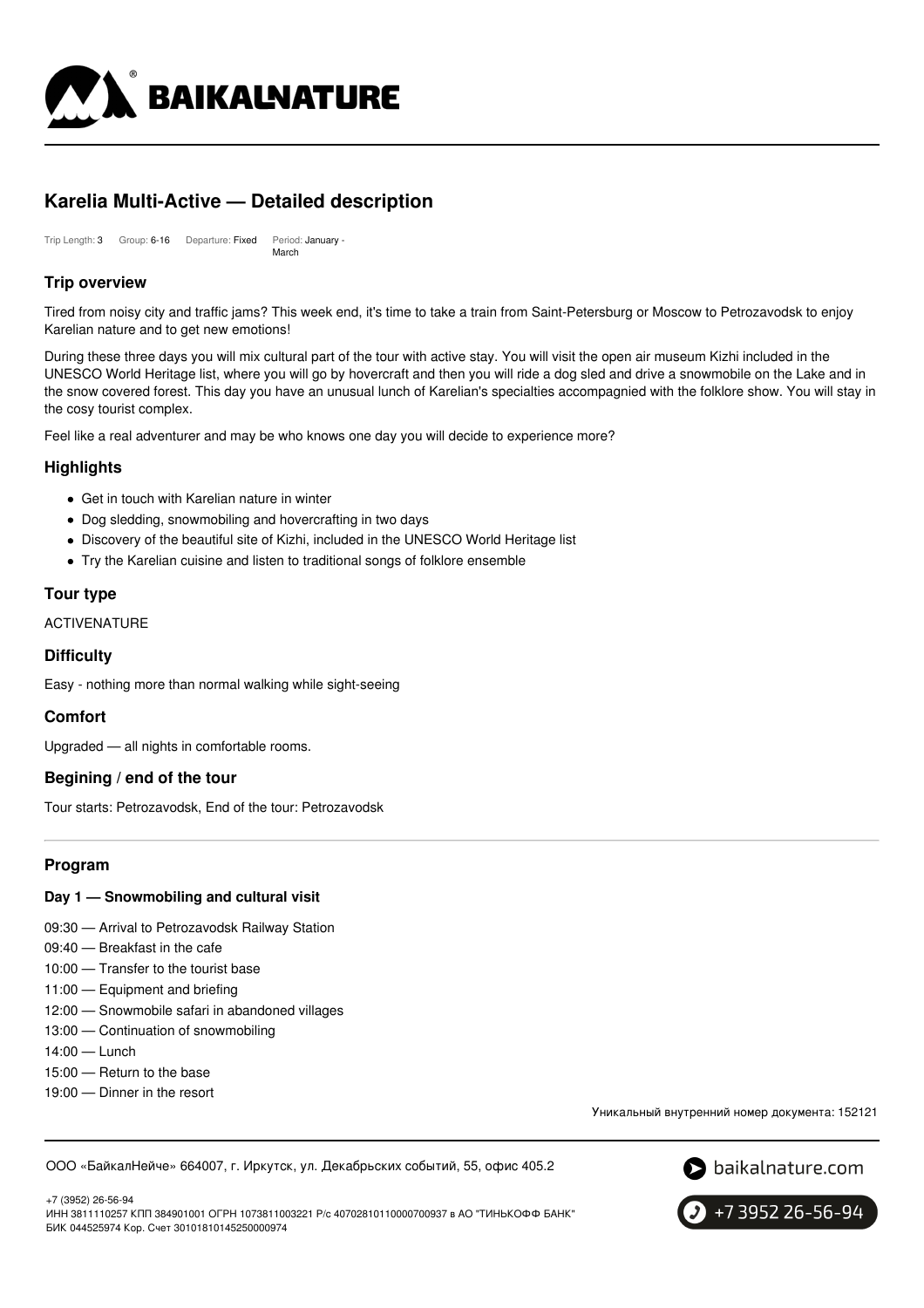

Overnight in the resort

Hotels: Accommodation at the resort "Shishki", Twin room Comfort: Comfortable accommodation, WC and shower on the floor

#### **Day 2 — Dog sledding**

- 09:00 Breakfast in the resort
- 10:00 Transfer to the kennel
- 11:00 Dog-sledding

12:00 — Walking on snowshoes through the snow-covered Karelian forest

- 13:00 Lunch
- 15:00 Return to the resort
- 19:00 Dinner at the resort
- 20:00 Russian banya (Not included)
	- Overnight in the resort

Hotels: Accommodation at the resort "Shishki", Twin room Comfort: Comfortable accommodation, WC and bath / shower in room

### **Day 3 — Kizhi by Hovercraft**

- 09:00 Breakfast at the resort
- 10:00 Transfer to the quay of the Onega lake in Petrozavodsk
- 12:00 Excursion to Kiji island
- 13:00 Picnic during the excursion
- 16:00 Return to Petrozavodsk
- 18:30 Dinner in the cafe

### **Departures**

| <b>Start</b> | End        | Basic price per person |
|--------------|------------|------------------------|
| 14.01.2022   | 16.01.2022 | 72500.00 RUB           |
| 21.01.2022   | 23.01.2022 | 72500.00 RUB           |
| 28.01.2022   | 30.01.2022 | 72500.00 RUB           |
| 04.02.2022   | 06.02.2022 | 72500.00 RUB           |
| 11.02.2022   | 13.02.2022 | 72500.00 RUB           |
| 18.02.2022   | 20.02.2022 | 72500.00 RUB           |
| 25.02.2022   | 27.02.2022 | 72500.00 RUB           |
| 06.03.2022   | 08.03.2022 | 72500.00 RUB           |
| 11.03.2022   | 13.03.2022 | 72500.00 RUB           |
| 18.03.2022   | 20.03.2022 | 72500.00 RUB           |

### **Note**

Supplement for single snowmobile - 7000 rubles Supplement for single accommodation - 4000 rubles / person. Discount for children under Уникальный внутренний номер документа: 152121

ООО «БайкалНейче» 664007, г. Иркутск, ул. Декабрьских событий, 55, офис 405.2



+7 (3952) 26-56-94 ИНН 3811110257 КПП 384901001 ОГРН 1073811003221 Р/с 40702810110000700937 в АО "ТИНЬКОФФ БАНК" БИК 044525974 Кор. Счет 30101810145250000974

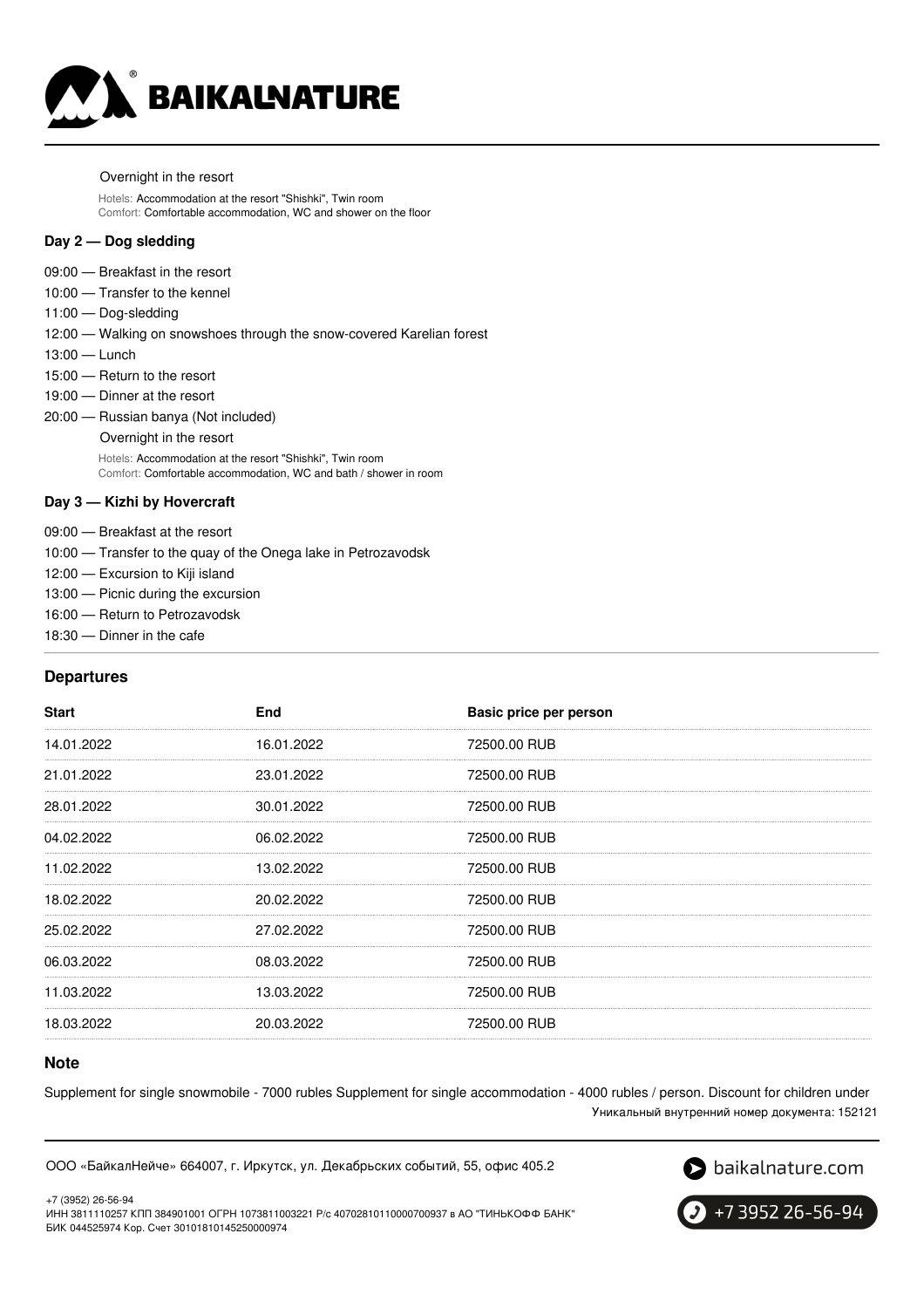

12 years old (inclusive) - 10% The tour is feasible according to the weather and ice conditions. If you want to extend your journey in Karelia, please, let us know of your suggestions. According to your request, we will be glad to book your train tickets.

## **What's included**

**Price includes**

- Dog sled rental
- Accommodation as per itinerary
- Transport as per itinerary
- Excursions and visits as per itinerary
- Letter of invitation
- Snowmobile and equipment rental
- English-speaking guide
- Transfer from airport / railway station on first day
- Transfer to airport / railway station on last day
- Meals according to the program

# **Checklist & Equipment**

You will need in Russia in winter:

- to protect yourself from the cold weather;
- to protect yourself from the wind;
- to protect your feet from moisture;
- to protect yourself from the sun's reflection from ice and snow.

Allow the system of "three layers":

- The first layer, called "second skin", determines the performance of the other two layers. It will transport sweat to the next layer and dry quickly to avoid cooling after exercise. Therefore forget the cotton retains moisture in the skin and choose underwear in synthetic fabrics.
- The second layer must keep the heat of the body as long as possible. Warm synthetic or mixed (wool or fleece turtleneck sweater) fabrics, that dry quickly, are preferable.
- The third layer should protect you against wind and moisture. Choose a jacket, long enough, 100% waterproof, preferably with hood.

We recommend you to pack all your stuff in two bags: a small backpack and a large travelling bag.

SMALL BACKPACK: will be useful for carrying your personal belongings during the day (camera, film, personal medication, bottled water, etc.) You will also use it as hand luggage during air travel for all your heavy (to lighten the travel bag in the luggage compartment), fragile (camera, etc.) and necessary (toilet bag, etc.) things.

BIG TRAVEL BAG or BIG BACKPACK: must contain the rest of your stuff. It will be in the luggage compartment during the flight. It will be transported by vehicles.

# **Recommended checklist**

Sunglasses Thermal underwear POLARTEC or similar pullover Windproof waterproof pants and jacket (GORE-TEX, EVENT, SIMPA-TEX) Long sleeve shirts or sweatshirts T-shirts Socks Comfortable shoes for city

Уникальный внутренний номер документа: 152121

ООО «БайкалНейче» 664007, г. Иркутск, ул. Декабрьских событий, 55, офис 405.2



+7 (3952) 26-56-94 ИНН 3811110257 КПП 384901001 ОГРН 1073811003221 Р/с 40702810110000700937 в АО "ТИНЬКОФФ БАНК" БИК 044525974 Кор. Счет 30101810145250000974



# **Price does not include**

- Medical insurance
- Personal expenses and tips
- Visa fees and travel insurance
- Optional activities
- Banya
- Railway tickets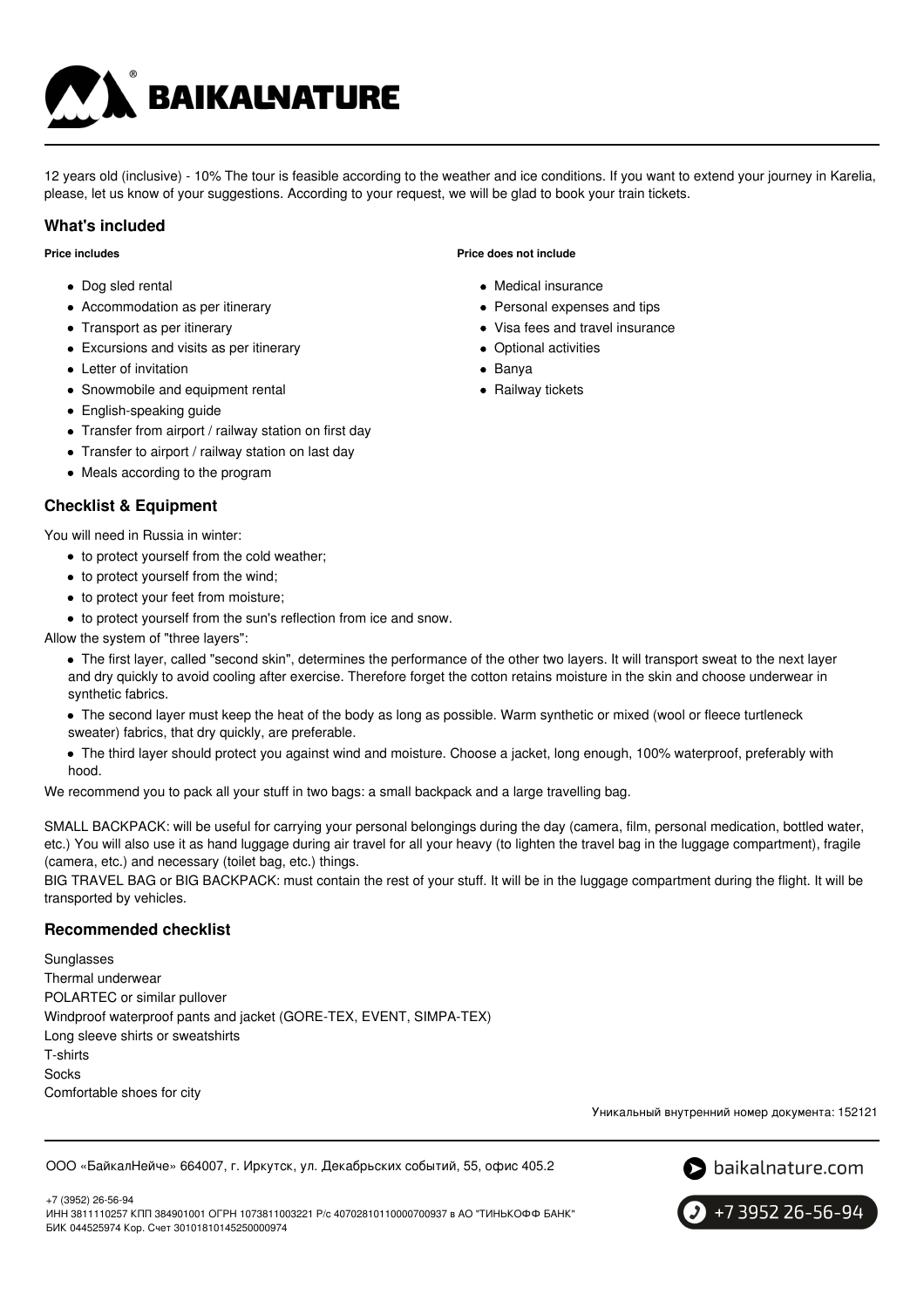

Flip-flops for banya Mountain boots for walking on ice and snow Wool gloves and winter cap Bath towel Swimsuit Thermal socks

### **Meals**

If you are a vegetarian or have any particular preferences, please let us know, so we could adapt the menu.

### **Visa**

You need a tourist visa to travel to Russia. It can be issued for a maximum period of 30 days. Your passport has to be valid for at least six months after the expiry date of your visa and to have at least two blank pages.

BaikalNature offers visa support and has created "BaikalNature letter of invitation" package. If you buy a BaikalNature tour, this package is absolutely free; when you buy any other BaikalNature service, you will have to pay for this package. For more information please conact your nearest Russian Embassy or Visa Application Center.

### **Money**

The Russian currency is ruble. In all cities and many large villages of Russia, you can easily withdraw rubles, using a Visa or MasterCard, from ATMs, located in banks, department stores or hotel lobbies, some of them are open 24 hours a day. If you have euros or dollars with you, exchange offices will allow you to change them easily in the cities, seldom in the countryside. However, it can be difficult to exchange traveler's checks, even in cities.

### **Tipping**

All persons who compose the BaikalNature travel team (guides, drivers, cooks, etc.) are paid a decent wage for their services and do not expect any tips from you. So you have no obligation to leave anything. If you really want to express your satisfaction by leaving a gratuity, and if it is in foreign currency, be aware that torn or glued coins and banknotes cannot be exchanged. Anyway, thank you for your tips, left at your discretion in envelopes.

#### **Health**

You need to get a health examination before a great trip. Consult your doctor. Get a dental checkup. If you have health problems that could worsen during the trip, make sure you have taken all your medications with you.

Provide a first aid kit that includes among other items:

- aspirin or paracetamol,
- anti-diarrheal pills,
- antiseptic,
- adhesive plaster,
- sterile pads.

If you have individual diseases, make sure you have taken your medications.

### **Medical Form**

You should be physically fit enough for this tour.

# **Emergency Contact**

You can contact BaikalNature by phone: +73952 26 56 94. In addition, your call will be forwarded to your manager, reachable 7/7.

Уникальный внутренний номер документа: 152121

ООО «БайкалНейче» 664007, г. Иркутск, ул. Декабрьских событий, 55, офис 405.2



+7 (3952) 26-56-94 ИНН 3811110257 КПП 384901001 ОГРН 1073811003221 Р/с 40702810110000700937 в АО "ТИНЬКОФФ БАНК" БИК 044525974 Кор. Счет 30101810145250000974